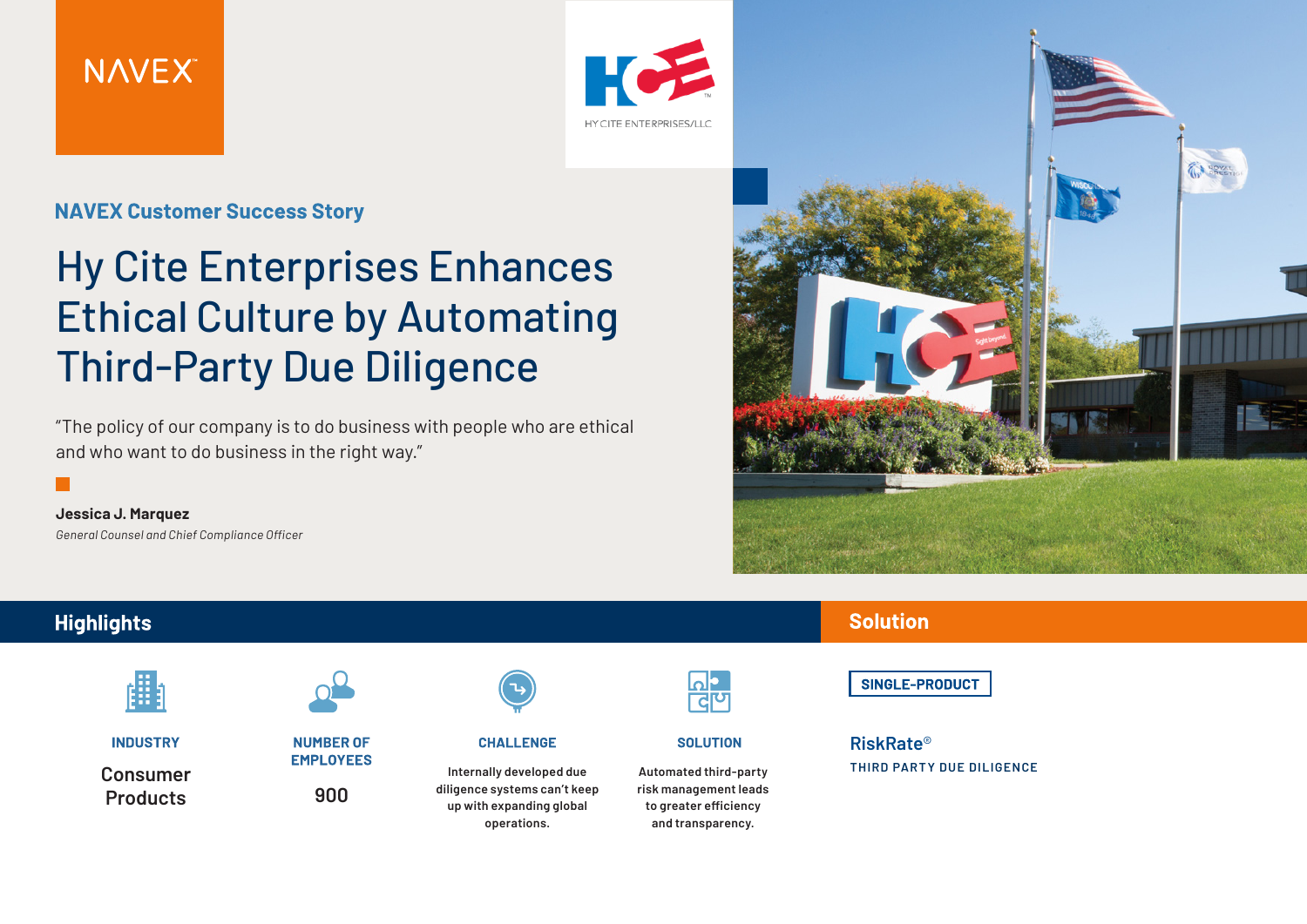

#### **Enterprise Due Diligence: RiskRate®**

Protect your organisation from third party risk with continuous due diligence. RiskRate is an affordable, automated platform that performs around-the-clock, automated third party risk monitoring—the industry standard for effective due diligence.

#### **Programme Reviews & Assessments**

Third-party assessments help you ensure your E&C programme is meeting its goals—and best mitigating your risks. Our reviews and assessments include:

- Code of Conduct Assessments
- Ethics & Compliance Framework Reviews
- Ethics & Compliance Programme Assessments
- Ethics & Compliance Risk Assessments
- Organisational Culture Assessments

#### **Independent Monitoring**

Our Advisory Services team members are available to serve as independent, appointed monitors or examiners for Deferred Prosecution Agreements (DPAs), Administrative Agreements (AAs) and Corporate Integrity Agreements (CIAs) after an organisation reaches a settlement with a government agency.

To learn more about NAVEX RiskRate® and schedule a demo, please visit **WWW.NAVEX.COM** or call us at **+1 866 297 0224.**

#### **Challenge: Expanding Global Operations Leads to Tipping Point**

For the majority of its more than 50 years in business, wholesale distribution company Hy Cite Enterprises was primarily a domestic company, operating only in the United States. About fifteen years ago Hy Cite began expanding its operations in Mexico and then in Argentina, and soon it expanded to other countries around the world.

As their global profile grew, so did the complexity of managing the many subsidiaries, suppliers and different types of compliance risks to which the company was now exposed. Performing due diligence on new third parties and continuously monitoring those entities was challenging.

Hy Cite was using internally developed applications to track and monitor third parties, collecting information from a variety of sources that were not meant to manage the due diligence process. "It was not sustainable to continue using the same systems," said Jessica Marquez, General Counsel and Chief Compliance Officer for Hy Cite. "Erik Johnson, our CEO, made it clear that it was time for us to shift to a system that had what we needed in a single place. He made this a priority for the company and put the resources behind it to make it happen."

#### **Solution: RiskRate® Automates Third-Party Due Diligence**

After much research and internal discussion, Hy Cite decided to implement [RiskRate](http://www.navexglobal.com/en-us/products/assess-monitor/due-diligence) enterprise due diligence software to meet its growing needs. RiskRate provided Hy Cite with the ability to screen and continually monitor its third parties in a single system. "The challenge was to balance our due diligence needs and protect the company, while making those third parties participate and for the process to be efficient," said Marquez.

With RiskRate in place, Hy Cite is able to provide its potential third-party partners a screening questionnaire in their own language with a simple on-line form that can be filled out at the beginning of the due diligence process.

Once a third party is entered into the system, Hy Cite receives a report from RiskRate. Through clear and direct ratings, the report shows the company where potential risks may exist. Hy Cite is then able to decide if the identified items need to be escalated and investigated or if the potential relationship with a particular third party needs to be avoided.